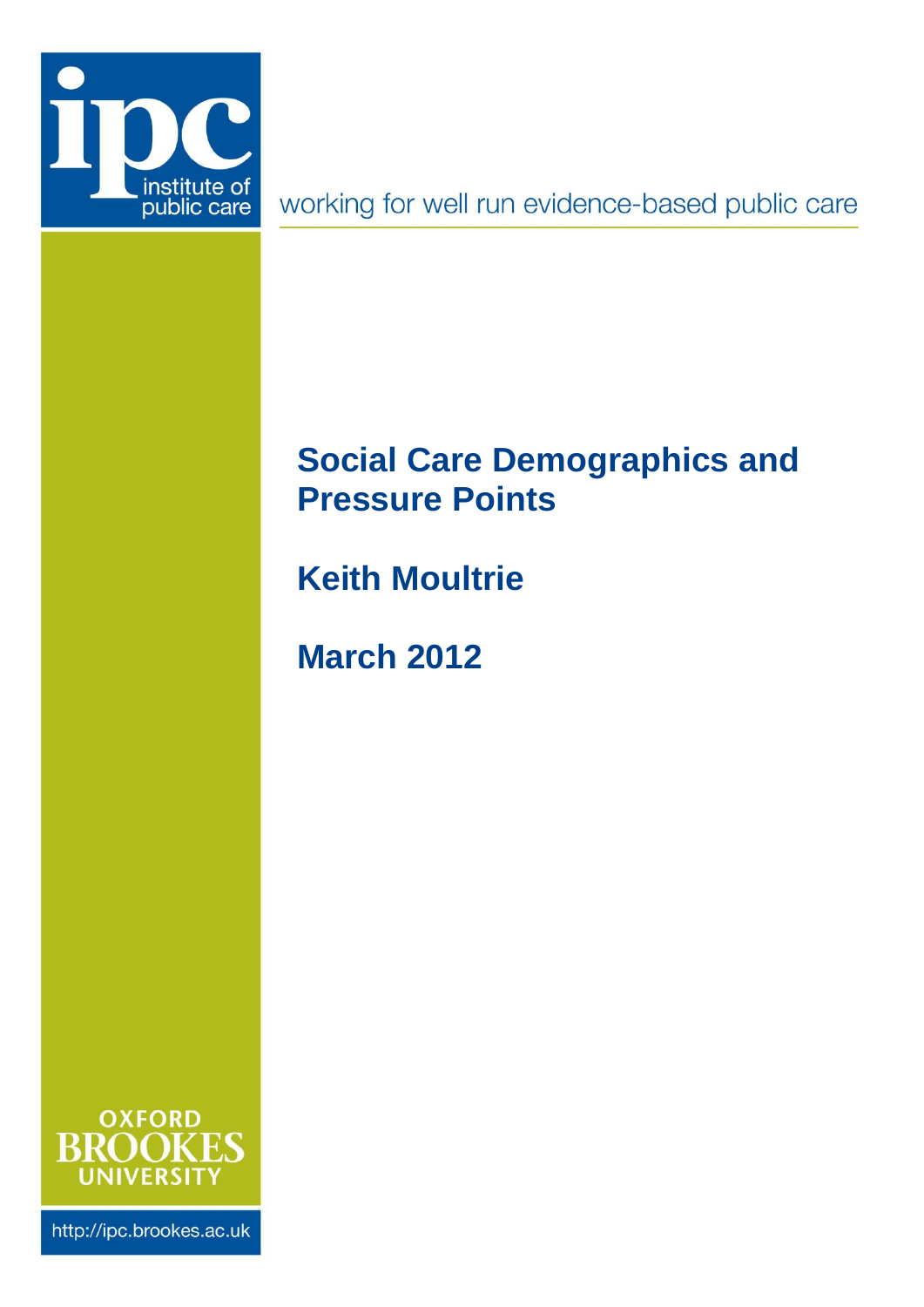## **[Social Care Demographics and](#page-0-0)  [Pressure Points](#page-0-0)**

## **1 Introduction**

This short paper summarises a lecture given by Professor Keith Moultrie to a Community Exchange Seminar run by Oxford Brookes University and Oxfordshire Council for Voluntary Associations on 8 March 2012. The paper focuses on the social care of older people in England, and its purpose is to:

- **Explore the changing population demographics across the country.**
- Consider the potential implications for social care and related health and welfare services.
- Consider the policy response to date and how it might develop further.

The views are those of the author, but draw upon the work of The Institute of Public Care at Oxford Brookes University over the last 25 years.

## **2 Population Change**

The structure of the British population is in the middle of significant change. The current total population in England is about 52.5 million people, of whom:

- Over 17.5 million are aged 50 and over (about 34%, or 1 person in 3)
- Over 8.7 million are aged 65 and over (about 16.5%, or 1 person in 6)
- Over 1.2 million are aged 85 and over (about 2.3%, or 1 in 40)<sup>1</sup>

From Office for National Statistics data it is apparent that the overall population will continue to grow in the next 20 years<sup>2</sup>:

<sup>&</sup>lt;sup>1</sup> Data downloaded from The IPC Projecting Older People Population System [www.poppi.org.uk](http://www.poppi.org.uk/) on 2 March 2012

 $2$  Source: Office for National Statistics Mid-year estimates for 1971 to 2008, 2008-based projections for 2031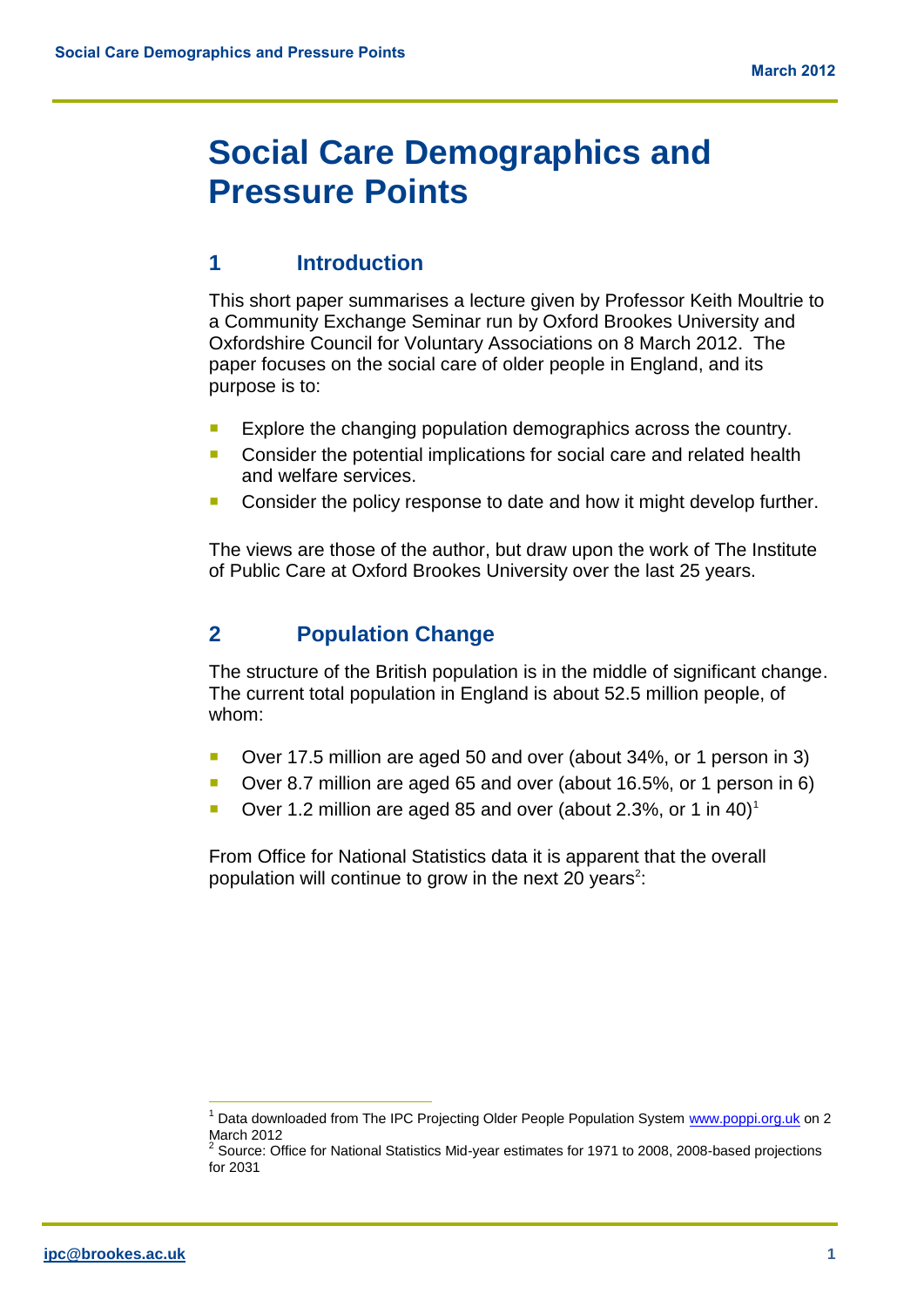

The distribution of ages in the population is also changing, and is projected to alter significantly over the next few years, with reductions in the proportion of children and working age adults, but an increase in the proportion of older people<sup>3</sup>:



The increase in the number of older people is significant, particularly with regard to those aged eighty and over. In its final report in July 2011, The Commission on Funding of Care and Support, chaired by Andrew Dilnot, summarised the projected increase in older people in England between 2010 and 2030 as follows $4$ :

<sup>&</sup>lt;u>a</u><br>a<br>bid

<sup>4</sup> Commission on Funding of Care and Support (2011) Farer Care Funding, p17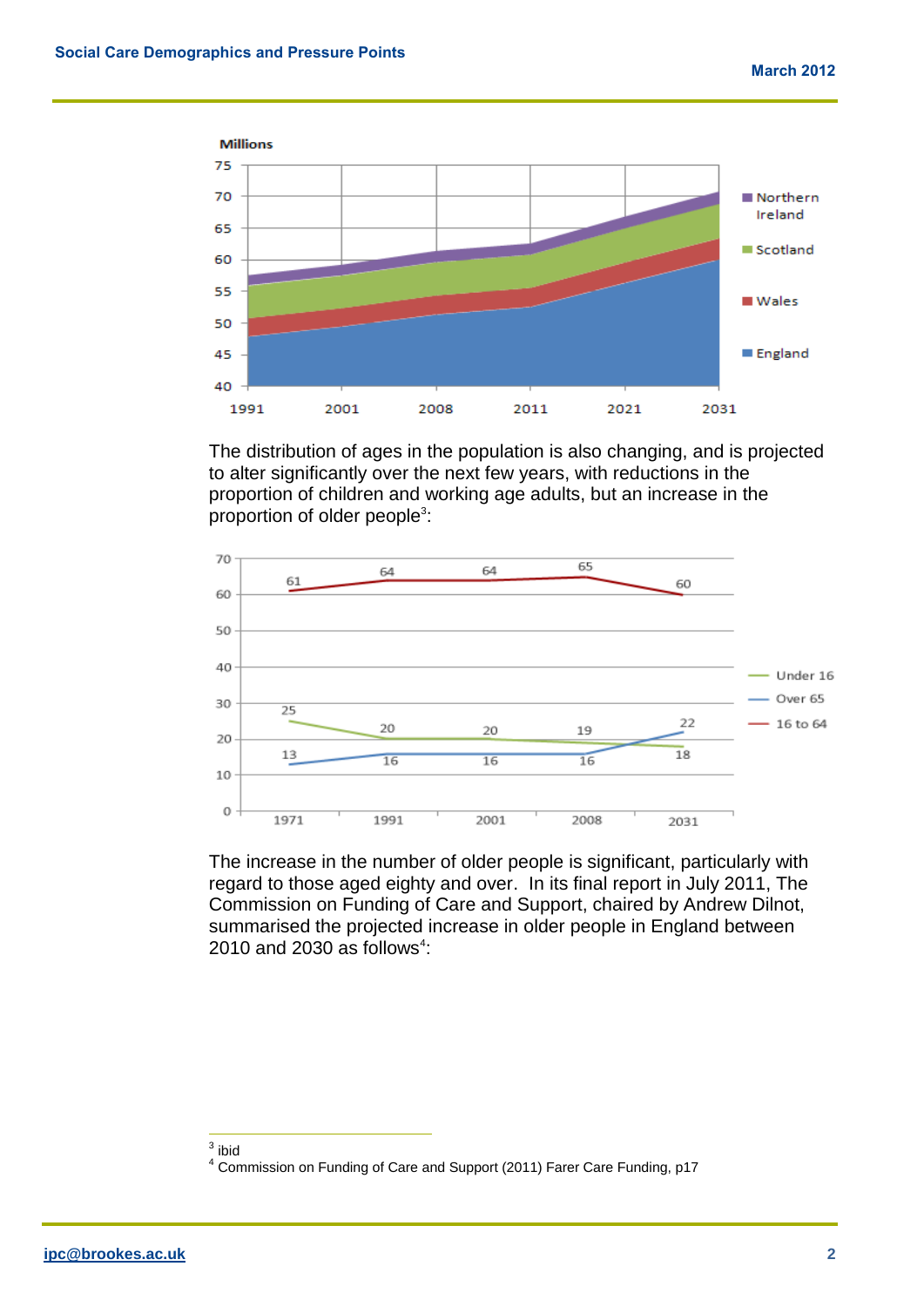

This increase in numbers and proportions of older people, (including a doubling of the number of over 85s) is certainly a significant factor which health and social care policy makers, service commissioners and planners need to take into account. However, it is by no means the inevitable crisis that our politicians and media sometimes like to portray<sup>5</sup>.

## **3 The Policy and Planning Challenge**

Policy makers, commissioners and planners cannot afford to have the same knee-jerk reactions as the press. They need to try and understand the range of factors, in addition to population change, which can affect the likely demand for state funded care and support, and aim to develop services to address these factors, good and bad.

For example, it might be argued that this generation of older people is; wealthier, healthier and in a position to contribute even more significantly to the wellbeing of the community as a whole than any previous generation. Certainly older people now hold a huge proportion of overall income and capital<sup>6</sup> in England:

| Age                | <b>Mean Income</b><br>(taxpayers) | <b>Total Capital</b> | <b>Average Capital</b> |
|--------------------|-----------------------------------|----------------------|------------------------|
| $20 - 44y$ o       | £26,700                           | £90.04bn             | £30,136                |
| 45-65yo            | £38,900                           | £127.7bn             | £96,086                |
| Over <sub>65</sub> | £22,600                           | £105.1bn             | £120,209               |

<sup>5</sup> The Independent on 23 February 2012 for example suggested that *"Ministers fear that the National*  Health Service could require an emergency cash bailout before the next general election to enable it *to cope with the escalating demands of an ageing population"*<br><sup>6</sup> Extrapolated from <u>http://www.hmrc.gov.uk/stats</u>, Distribution of Income and Tax by Age and Gender

 $\overline{\phantom{a}}$ 

<sup>2008-09,</sup> and Identified Personal Wealth 2005-07, downloaded 2 March 2012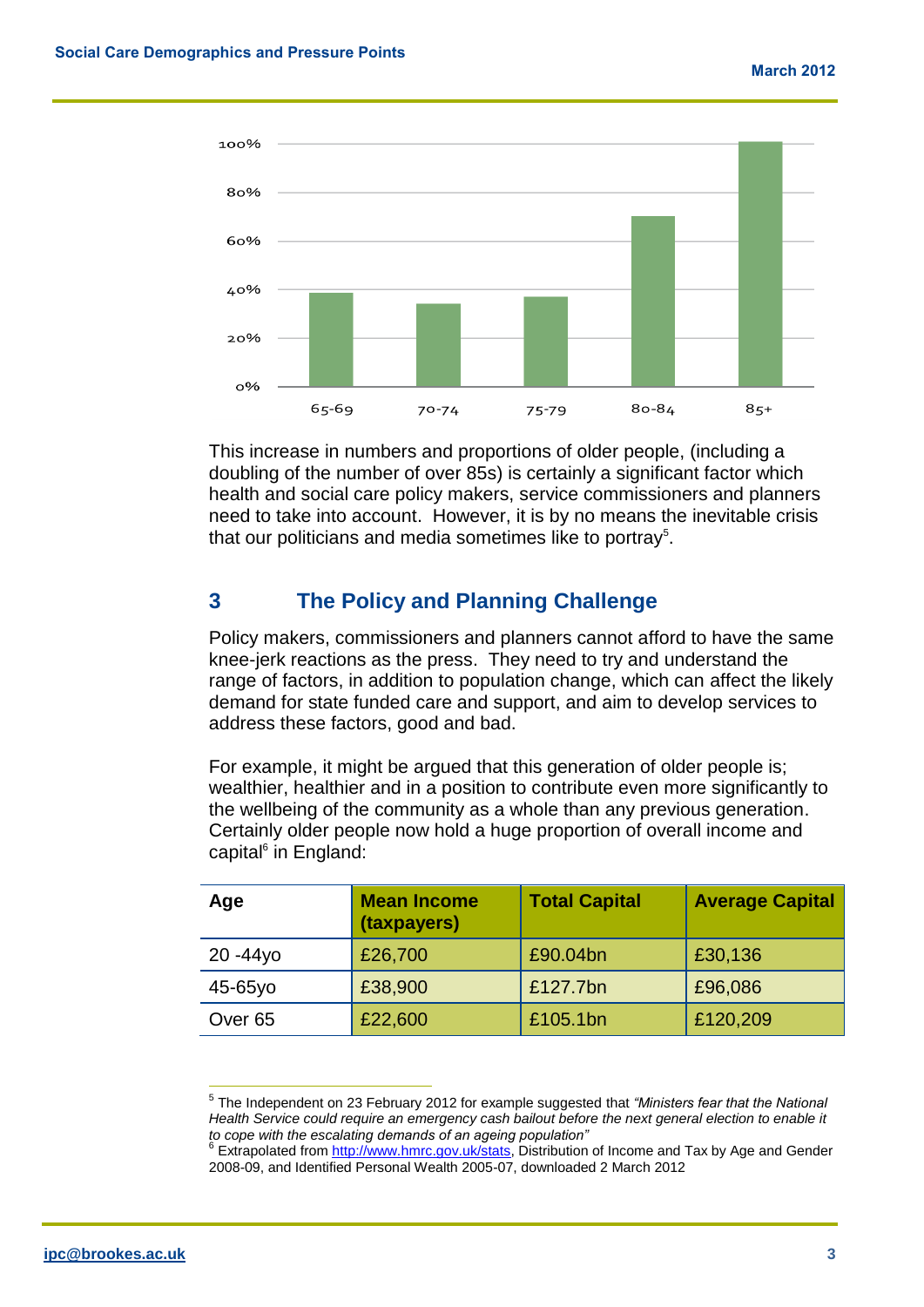This has been an extremely fortunate recently retired generation, free of world war in their working lives and living through a period of unparalleled growth with the support of an extensive welfare state and pension system. Not surprisingly, during this recent economic downturn, many policy makers are now asking whether, because there will be proportionately fewer working age adults to pay for welfare services through taxes in coming years, then more of this accumulated wealth held by the retired population should go towards meeting the cost of their welfare support.

It is also worth noting that, while the overall population trends are clear, this hides significant variation between different parts of the country which planners and commissioners need to understand if they are to respond effectively to local need. For example, the overall numbers of older people in West Oxfordshire are projected to rise considerably in the next 3 years, while Reading is expecting a smaller rise and Tower Hamlets will actually see fewer older people.<sup>7</sup>



In understanding likely future demand policy makers, commissioners and planners will also need to take account of the changing wishes of the older population. Services acceptable to people of 80 plus today are not likely to be desired by the current pre-retirement generation in 15 - 20 years time. For example, as part of a project for The DH Care Services Improvement Partnership in 2009, IPC undertook interviews with focus groups of people of 55-65 years, and compared their views with other evidence about the wishes of the current 80 plus generation $^8$ . In general today's 55-65 year olds were looking for:

<sup>7</sup> Data downloaded from The IPC Projecting Older People Population Syste[m www.poppi.org.uk](http://www.poppi.org.uk/) on 2 March 2012

<sup>&</sup>lt;sup>8</sup> DH Care Services Improvement Partnership (2009) Key Activities in Social Care Commissioning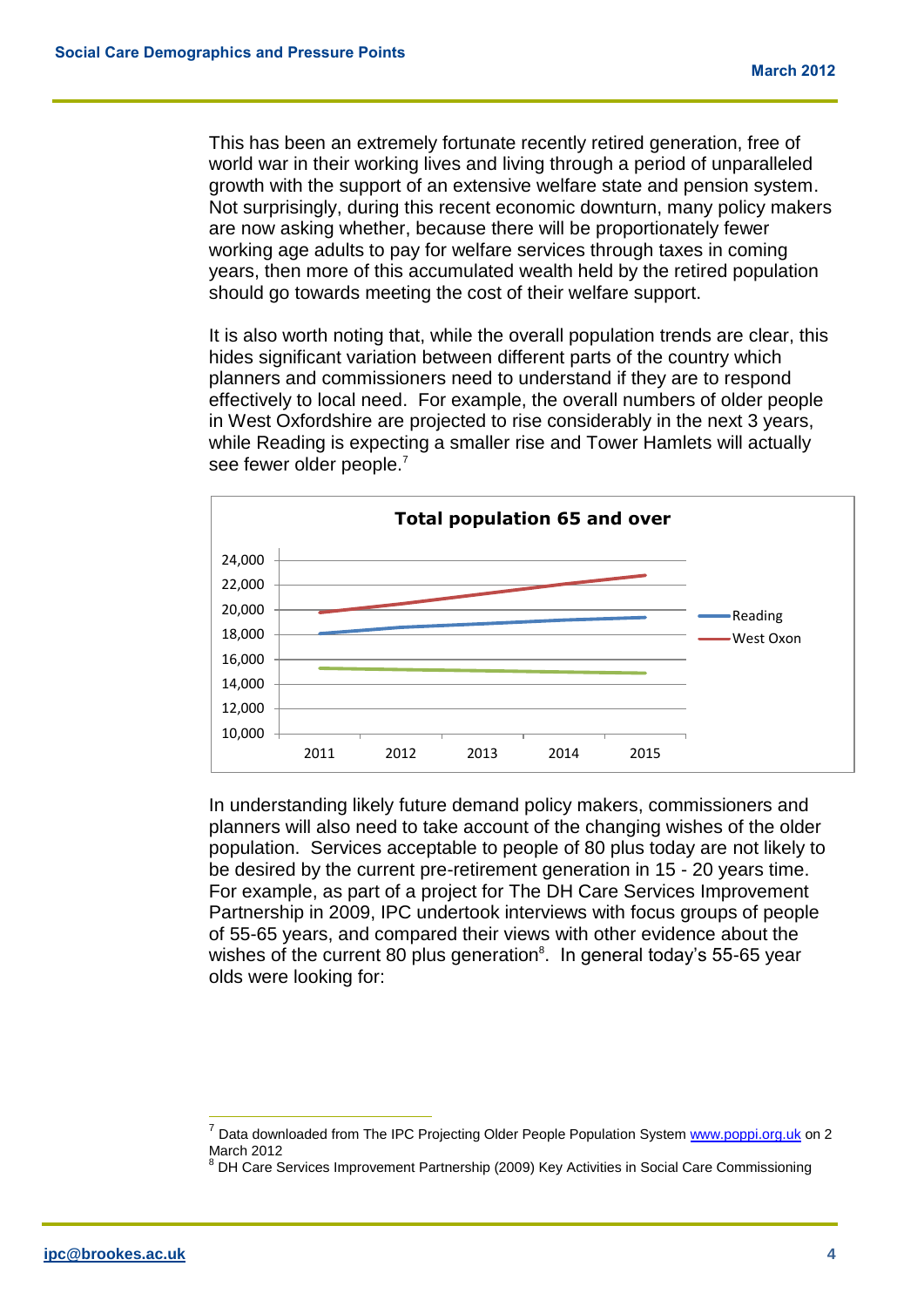| <b>Health and Wellbeing</b>                                                                                                                                                                                                                                                                                                                                                                                                                                        | <b>Community Social</b><br>Care                                                                                                                                                                                                                                                                                                                                                | <b>Accommodation</b>                                                                                                                                                                                                                                                                                                                                                                                                                                                                          |
|--------------------------------------------------------------------------------------------------------------------------------------------------------------------------------------------------------------------------------------------------------------------------------------------------------------------------------------------------------------------------------------------------------------------------------------------------------------------|--------------------------------------------------------------------------------------------------------------------------------------------------------------------------------------------------------------------------------------------------------------------------------------------------------------------------------------------------------------------------------|-----------------------------------------------------------------------------------------------------------------------------------------------------------------------------------------------------------------------------------------------------------------------------------------------------------------------------------------------------------------------------------------------------------------------------------------------------------------------------------------------|
| More recognise the<br>importance of being<br>able to socialise and<br>enjoy company outside<br>the home.<br>More see the<br>'preventative' value of<br>keeping the mind<br>active and challenged,<br>whether through formal<br>learning or hobbies.<br>They want to address<br>health problems quick<br>to avoid deterioration.<br>They see the health<br>value of being able to<br>continue, or develop,<br>work based or civic<br>roles and<br>responsibilities. | More people do not<br>want care to be<br>restricted to their<br>home, but to have<br>support to do things<br>themselves.<br>Consistency of carer is<br>usually identified as the<br>most important<br>element of a quality<br>service.<br>People look for<br>reliability of visits,<br>people arriving when<br>expected, but that the<br>actual care given can<br>be flexible. | More people want to<br>stay in their own homes.<br>More accept that a<br>move into housing with<br>care appropriate if they<br>acquire disabilities in<br>older age.<br>Sufficient space for<br>family or friends to stay<br>is seen as important.<br>More are positive about<br>equipment and assistive<br>technology and see this<br>as offering real<br>opportunities for them to<br>stay in their own homes<br>comfortably and safely.<br>People do not want to<br>move into a care home. |

With the degree of choice and control available in the future, through their accumulated capital and income, and as a result of national policy supporting personal budgets and direct payments, this generation will be in a much stronger position than previously to secure the kind of services they really want.

Policy makers, commissioners and planners also need to question whether age itself is an inevitable determinant of illness, disability and demand for services. For example, in an influential analysis in a policy briefing by the World Health Organisation in 2009, it was argued that a longer life does not inevitably mean greater health care demand: it argues that

#### *'There is a growing consensus that ageing does not have to be an inevitable drain on health care resources.'* <sup>9</sup>

and points to commentators who suggest that future demand will be influenced more by what is termed 'compression morbidity' (where the average age at which illness and disability strike is delayed to a greater extent than the average age at death) than by other scenarios. Although prediction is an inexact science here, policy makers are recognising that

<sup>&</sup>lt;sup>9</sup> World Health Organisation Policy Brief 10: B Rechel etc (2009) How Can Health Systems Respond to Population Ageing?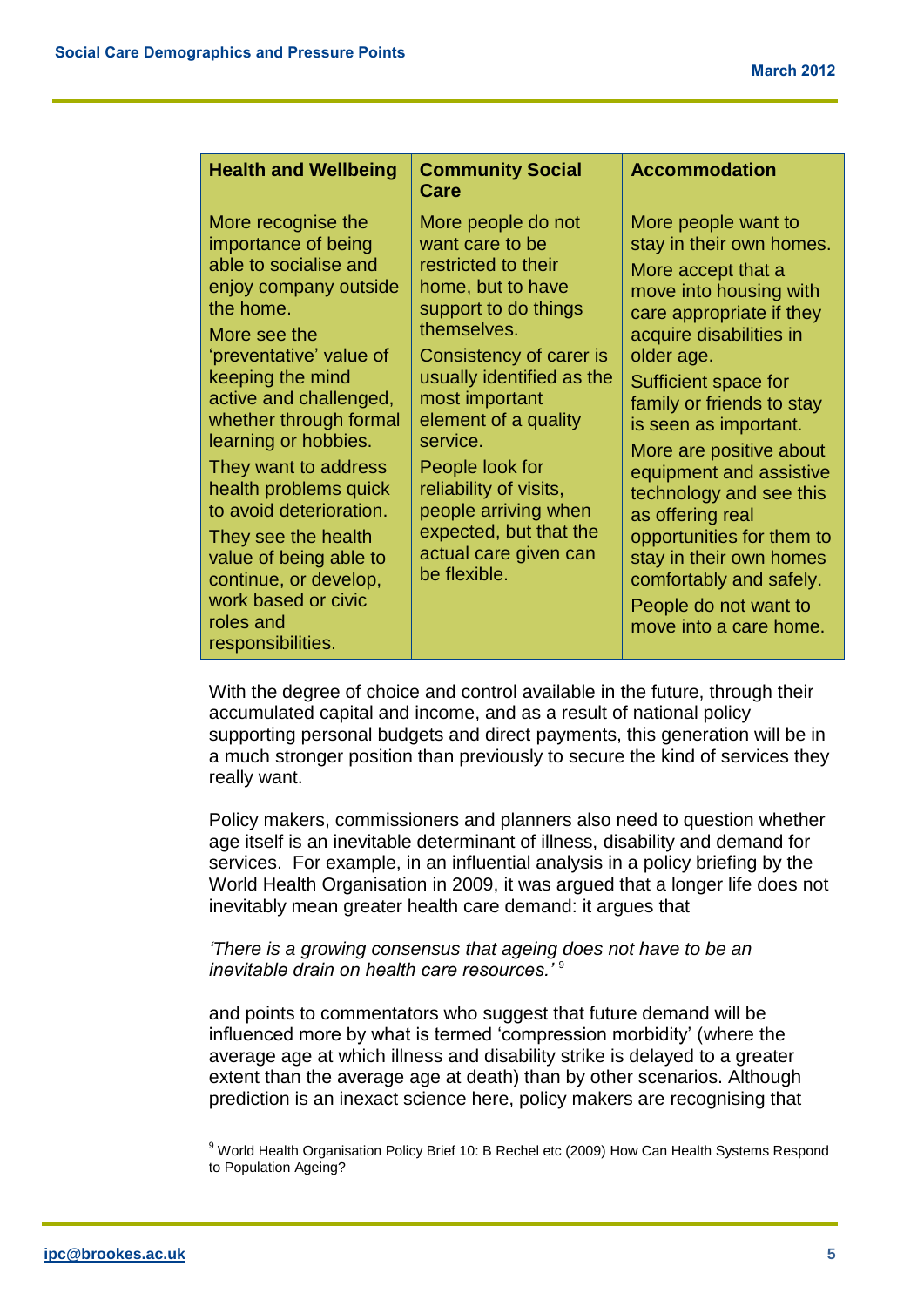increased age in the population does not inevitably mean increased demand for health care – indeed the WHO report suggests that

*'The impact of increases in the older old population with disabilities will fall predominantly on the long-term care sector rather than the acute health sector.'* It also suggests that *'.. although population ageing will bring some additional costs, these can be reduced by the application of appropriate and well coordinated health and social policies that slow the rate of health decline associated with ageing and thus the amount of health care services required.'*

So, we have an aging population overall (with local variations), a comparatively wealthy older age group with changing attitudes towards their health and care as they enter old age, and the need to design services which will promote health and wellbeing and reduce the demand for acute care in the future. However, in designing services, policy makers, commissioners and planners also need to consider what resources and services are available, what impact they have, and whether they need to be improved. So how well are our services doing?

### **4 Health, Wellbeing and Social Care Services – A Summary**

The largest group providing health and care support to older people are carers. There are estimated to be over 6 million carers in the UK, providing day-to-day support for a friend or relative. Many people over the age of 50 years provide some form of care – for example Mooney et al found almost half of employees in their fifties and sixties had some degree of caring responsibility, and with nearly as many men as women reported providing care, although women's care giving was more intensive.<sup>10</sup> It is estimated that almost 980,000 carers are over 65 years, and that this will increase by more than 100,000 in the next five years with considerable variation across the country  $11$  :

<sup>&</sup>lt;sup>10</sup> Ann Mooney and June Statham with Antonia Simon (Policy Press) The pivot generation: informal care and work after fifty

<sup>&</sup>lt;sup>11</sup> Data downloaded from The IPC Projecting Older People Population System [www.poppi.org.uk](http://www.poppi.org.uk/) on 2 March 2012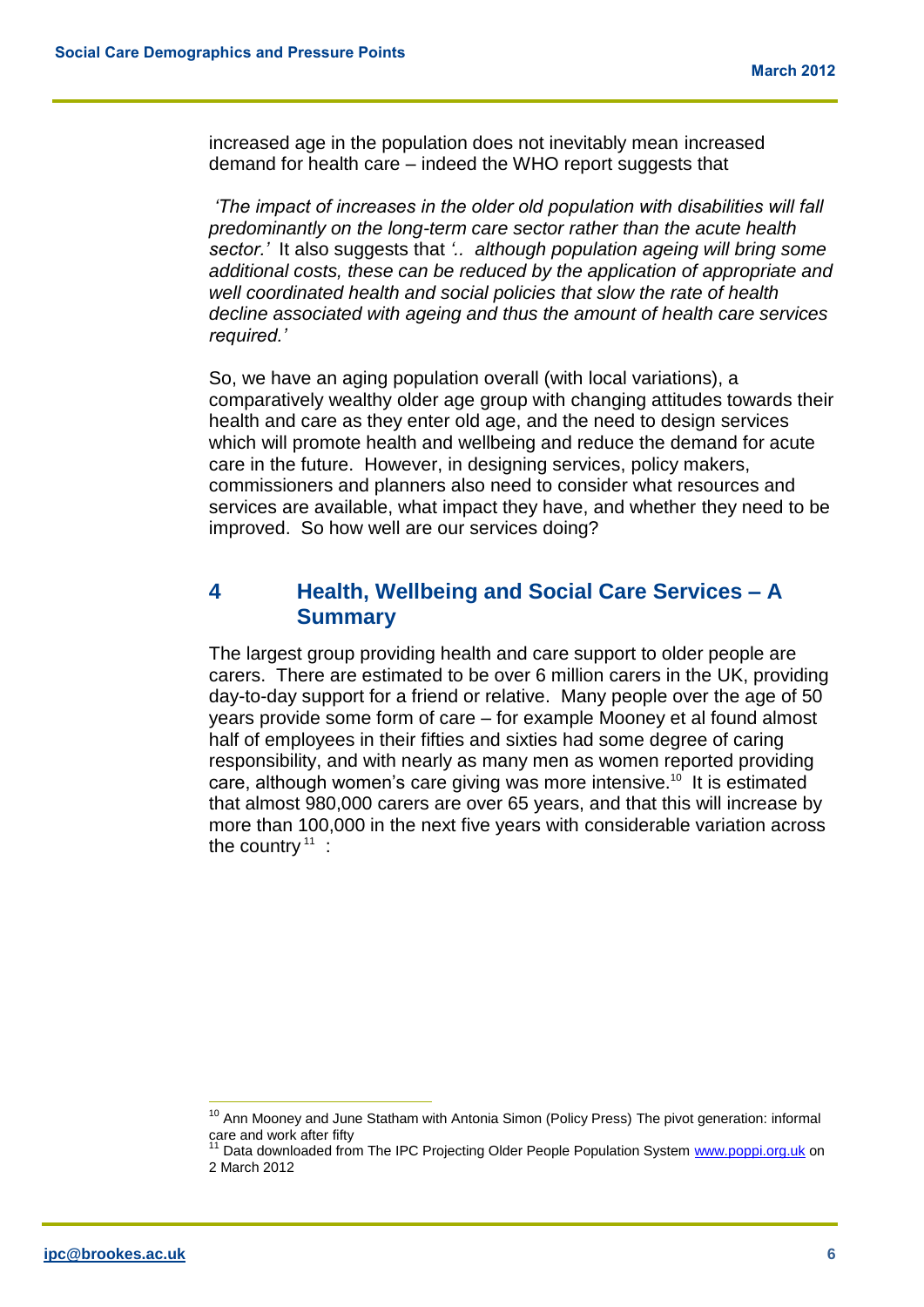

The voluntary and community sectors are also hugely important in supporting a community infrastructure which promotes wellbeing. There are an estimated 600,000 community groups with no formal registration in UK, and 170,000 registered charities, 20% of which are classified as working in welfare, wellbeing and social care, which have a combined income from all sources of around  $£8.3$  billion<sup>12</sup>. However, there are concerns that these services while very much appreciated, sometimes have limited impact on demand for health and social care. For example, the DH 'Use of Resources'<sup>13</sup> noted in 2009 that

*"Well-being services are very popular with the public and there is growing evidence of their ability to improve people's mental health and general well*being. It is difficult, however, to track directly whether people are being *prevented from needing social care support in the future."*

It is almost impossible to calculate the number of people using the voluntary and community sectors but numbers using formal health and social care services are more easily obtained. An estimated 1.78 million clients were receiving social care services in 2008-09, of whom 1.22 million (68%) were aged 65 and over. This total is about a quarter of the overall 65+ population. About 85% of clients received community based services, 15% received residential or nursing care.<sup>14</sup>

A total of 340,000 beds were used in care homes in 2009 according to an analysis of national data by IPC<sup>15</sup>. The NHS Information Service calculate 77% of care home places are used by over 65s, a total of 262,000 beds. At any one time therefore, about 3% of the over 65 population would be residing in a care home bed. Extrapolating the use of these beds across the year, this produces a total of approximately 95 million bed-days in a full year. About half of all care home places are self funded, and the care home market for older people in England is estimated to be worth £4.9 billion.

 $12$  House of Parliament Standard Note: SN/SG/5428 (2011) Voluntary Sector Statistics

<sup>&</sup>lt;sup>13</sup> Department of Health (2009) Use of Resources in Adult Social Care: A guide for local authorities <sup>14</sup> NHS Information Centre (2008-09) Community Care Statistics

<sup>&</sup>lt;sup>15</sup> IPC for the Think Local Act Personal Consortium (2011) 'Review of Self Funders in England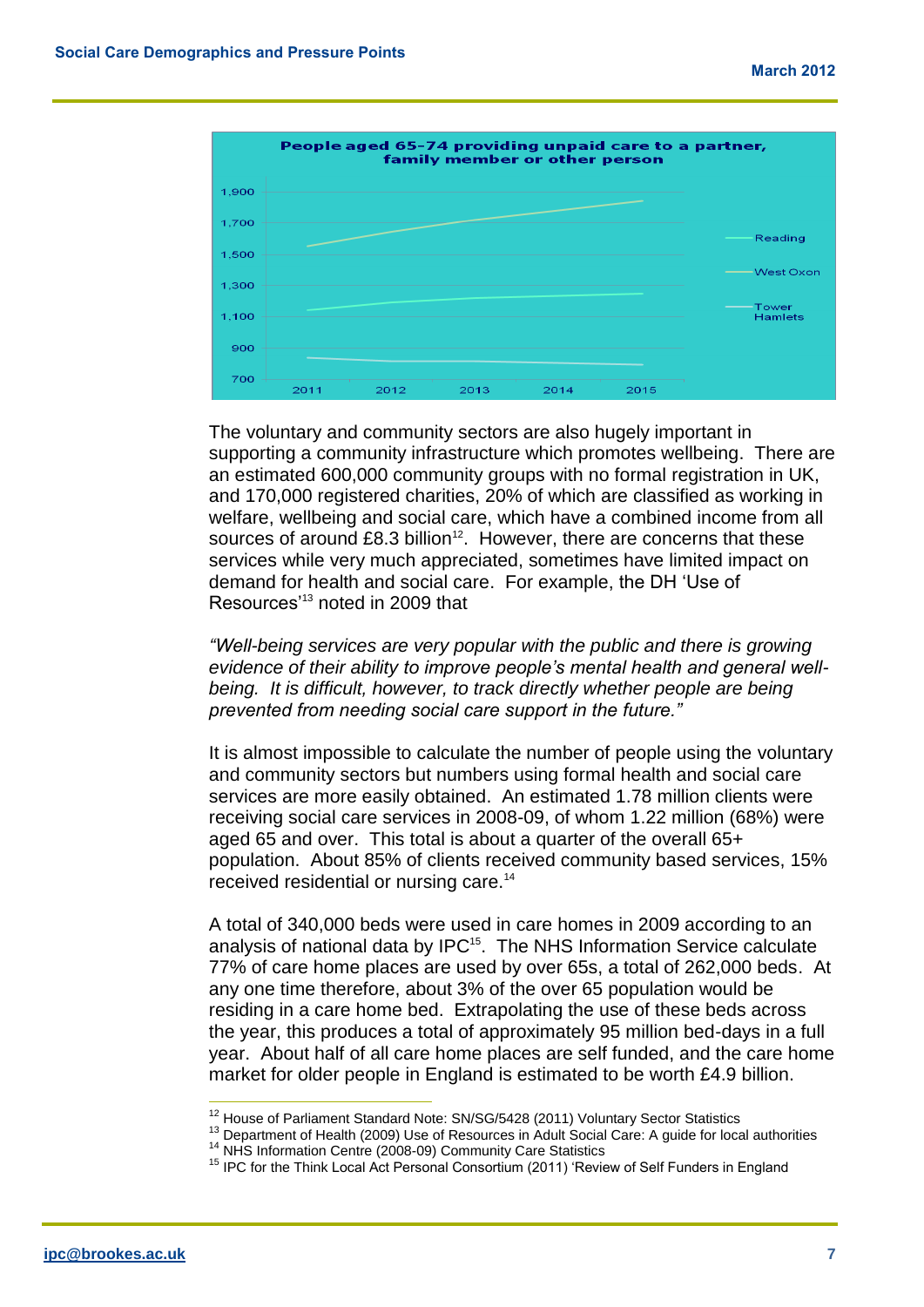About 200 million contact hours of home care were provided through local authorities in 2008-09 according to the NHS information Centre<sup>16</sup>, which is equivalent to 8.3 million 24-hour 'home care days' per year. It is estimated that self funders buy about half of the amount of local authorities across the country, or some estimated 4.15 million 'care days'. Total home care provision is therefore about 12.45 million care days in the year. The home care market has grown from £510 million in 2002-2003 to £652 million in 2010.<sup>17</sup>

Turning to acute health care, according to the NHS Information Centre there were approximately 94 million inpatient bed days in 2010 -11, and people on average stayed for 5.5 days. This comprised:

| $0-14$ yo                                | $15-59y$ o   | 60-74yo           | $75+$ yo        |
|------------------------------------------|--------------|-------------------|-----------------|
| 10.5 million days $\sqrt{41.25}$ million | days         | 20.9 million days | 22 million days |
| 12% of total                             | 44% of total | 22% of total      | 24% of total    |

In other words over 60s make up about 20% of the population and use 46% of beds, and over 75s make up about 7% of the population and use 24% of beds. It is worth noting that older people spend about twice as much time in residential beds across the country as in hospital.<sup>18</sup> Health care spending has increased more than any other major area of national expenditure over the last 20 years. According to the Institute of Fiscal Studies

'*Spending on social security, education and the NHS has grown faster over the past five decades than have total public spending, current spending and national income. These three areas have therefore increased their respective shares of public spending and national income. The NHS in particular has experienced substantial growth, with average annualised real increases of 3.2 per cent under the Conservative governments from 1979 to 1997, and 6.3 per cent under Labour from 1997 to 2008.'<sup>19</sup>*

## **5 Do Services Meet Needs?**

Sadly, the idea that this huge array of services across these sectors is perfectly configured to promote a healthy old age, to intervene quickly and effectively when there are problems and to help people return to the community when they are recovered are not borne out by recent reports. Some examples of recent findings on the impact of health and social care services shows the limitations of current arrangements:

<sup>&</sup>lt;sup>16</sup> NHS Information Centre Community Care Statistics

<sup>&</sup>lt;sup>17</sup> IPC for the Think Local Act Personal Consortium (2011) 'Review of Self Funders in England

<sup>&</sup>lt;sup>18</sup> NHS Information Centre (2011) Activity in English NHS Hospitals

<sup>&</sup>lt;sup>19</sup> Institute of Fiscal Studies (2009) A Survey of Public Spending in the UK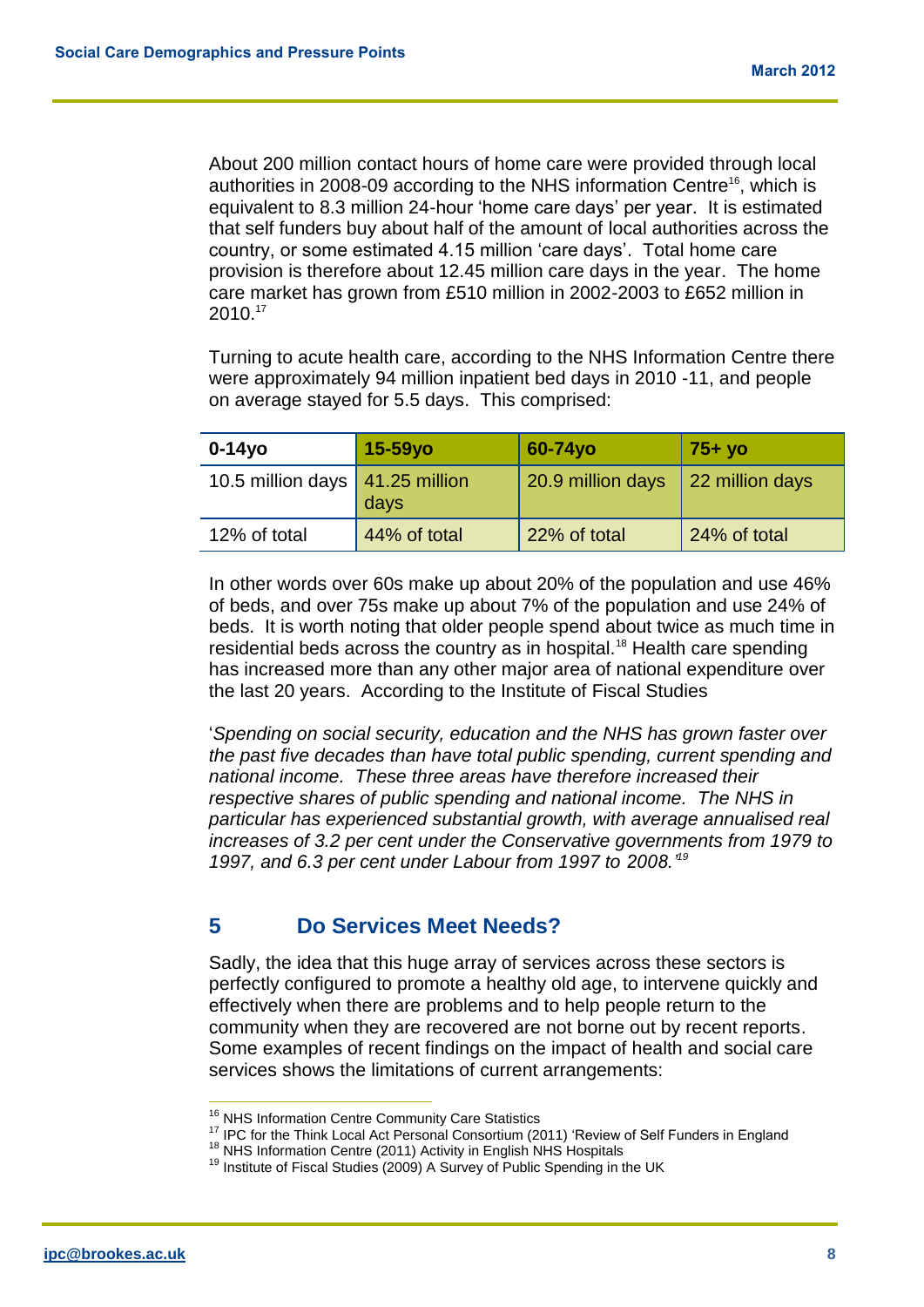#### **5.1 Continence***<sup>20</sup>*

The great majority of continence services are poorly integrated across acute, medical, surgical, primary, care home and community settings. "Although 55-80% of services report themselves as integrated across healthcare settings, only four services across the country fulfil all of the requirements set out in the DH guide "Good Practice in Continence Services". There has been a gradual upward trend in the documentation of the likely cause or type of urinary tract infection. However, a third of people still have no diagnosis written down.

The majority of policies regarding the provision of containment products, eg, pads, include a statement that provision is according to clinical need. However, 66% of primary care sites impose a limit on provision of 4 or less pads per day.

Quality of care (assessment, diagnosis and treatment) is worse in older people, but people of all ages, and vulnerable groups in particular (frail older people, younger people with learning disability) continue to suffer unnecessarily and often in silence, with a 'life sentence' of bladder and/or bowel incontinence.

#### **5.2 Stroke***<sup>21</sup>*

In England, fewer than 40% of trusts are achieving the minimum standard on stroke care. Even the best region is only just over half and the worst, East of England, only 29% of trusts achieved the required standard. The national standard is to admit all patients to stroke units. However,

*"Almost half of hospitals report the need to admit patients to non-specialist beds. On the day of the (RCP) audit 36% of patients who were in one of these beds had been there for more than 24 hours".* 

More than 1 in 10 units that provide stroke care for patients beyond 72 hours exclude patients on the basis of 'no rehabilitation potential'.

*"It is impossible to judge whether a patient has 'rehabilitation potential' at such an early stage and policies to exclude stroke patients from a stroke unit are indefensible".*

Less than a third of hyperacute units have specialist stroke ward rounds 7 days a week. Only a third of stroke units meet all five of the basic criteria used in the SUTC (Stroke Unit Trialists' Collaboration) key characteristics to define quality.

<sup>&</sup>lt;sup>20</sup> Taken from Royal College of Physicians Report on Continence Care 2010

<sup>&</sup>lt;sup>21</sup> Based on National Sentinel Stroke Organisational Audit, Royal College of Physicians, 2010 and Supporting Life After Stroke – A review of Services for people who have had a stroke and their carers, Care Quality Commission, 2011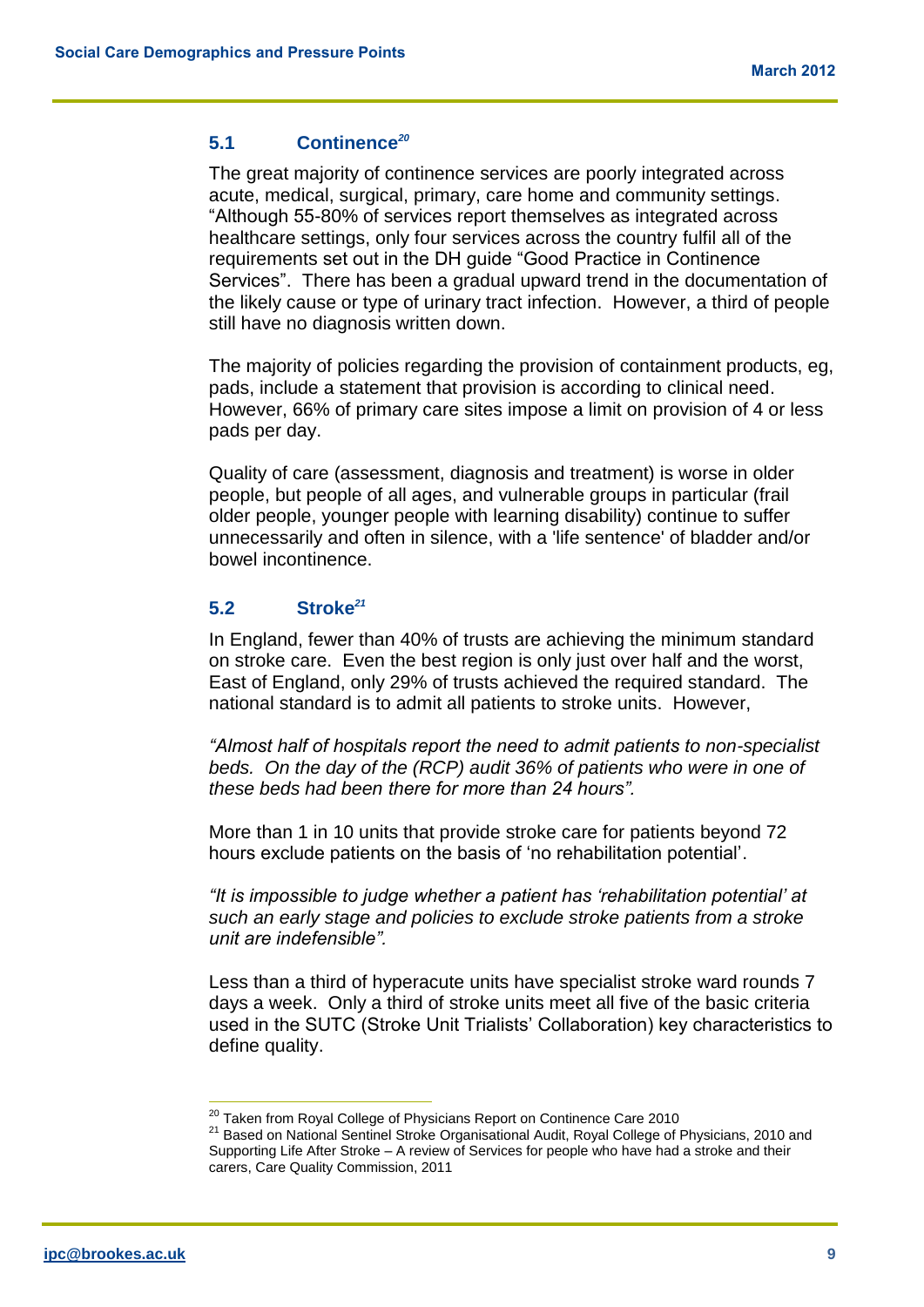*"All services should be striving for excellence. Few can be said to have achieved it."*

#### **5.3 Dementia***<sup>22</sup>*

Over a third of people with dementia who go into hospital from their own homes are discharged to a care home setting. Just 19% of hospitals had a system to ensure ward staff were aware that a person had dementia and how it affected them. Although it was policy in 96% of the hospitals that all patients with dementia have an assessment made of their nutritional status, the audit found that this did not happen for 30% of the patients. 69% of hospitals were not able to identify people with dementia within reported information on in-hospital falls and their causes. 77% of hospital staff said that antipsychotic drugs were used always or sometimes to treat people with dementia in hospital, although in a quarter of cases they estimated this was not necessary. 47% of carers said that being in hospital had a significant negative effect on the general physical health of the person with dementia, which wasn't a direct result of the medical condition. 77% of hospitals do not have a training strategy identifying key skills for working with people with dementia. Only 31% of GPs believe they have sufficient training to diagnose and manage dementia, a decrease since the Forget Me Not report eight years ago.

#### **5.4 Falls***<sup>23</sup>*

Injurious falls are the leading cause of accident-related mortality in older people. The most common serious consequence of falling is hip fracture. This occurs in approximately 76,000 people per year in the UK. Half of all older people suffering a hip fracture never return to their previous level of independence. About 10% die within a month and approximately 20% enter a care home. Patients with first fractures are not flagged up for secondary prevention. Only around half of A&E and MIU routinely screen people who have had a fall for risk of future falls. Less than half of falls admissions are screened for osteoporosis risk.Only 52% of fallers who attend ED or MIU are screened for future risk of falling and a mere 15% for osteoporosis. This has not improved significantly since 2008.

Despite 94% of sites stating they use a tool or proforma that includes standardised gait, balance and mobility assessment only 34% of non hip fracture patients and 72% of hip fracture patients receive an assessment. 86% of services report that they provide supervised strength and balance exercise training yet only 19% of non-hip fracture patients had participated in any form of exercise for falls prevention within 12 weeks of the fracture.

<sup>&</sup>lt;sup>22</sup> Based on; Counting the cost: Caring for people with dementia on hospital wards, Alzheimers Society 2009, Improving services and support for people with dementia, National Audit Office, 2007 and National Audit of Dementia (Care in General Hospitals), Royal College of Psychiatrists, December 2010

 $^{23}$  Based on Falling Standards, Broken Promises, Report of the national audit of falls and bone health in older people 2010, Royal College of Physicians 2011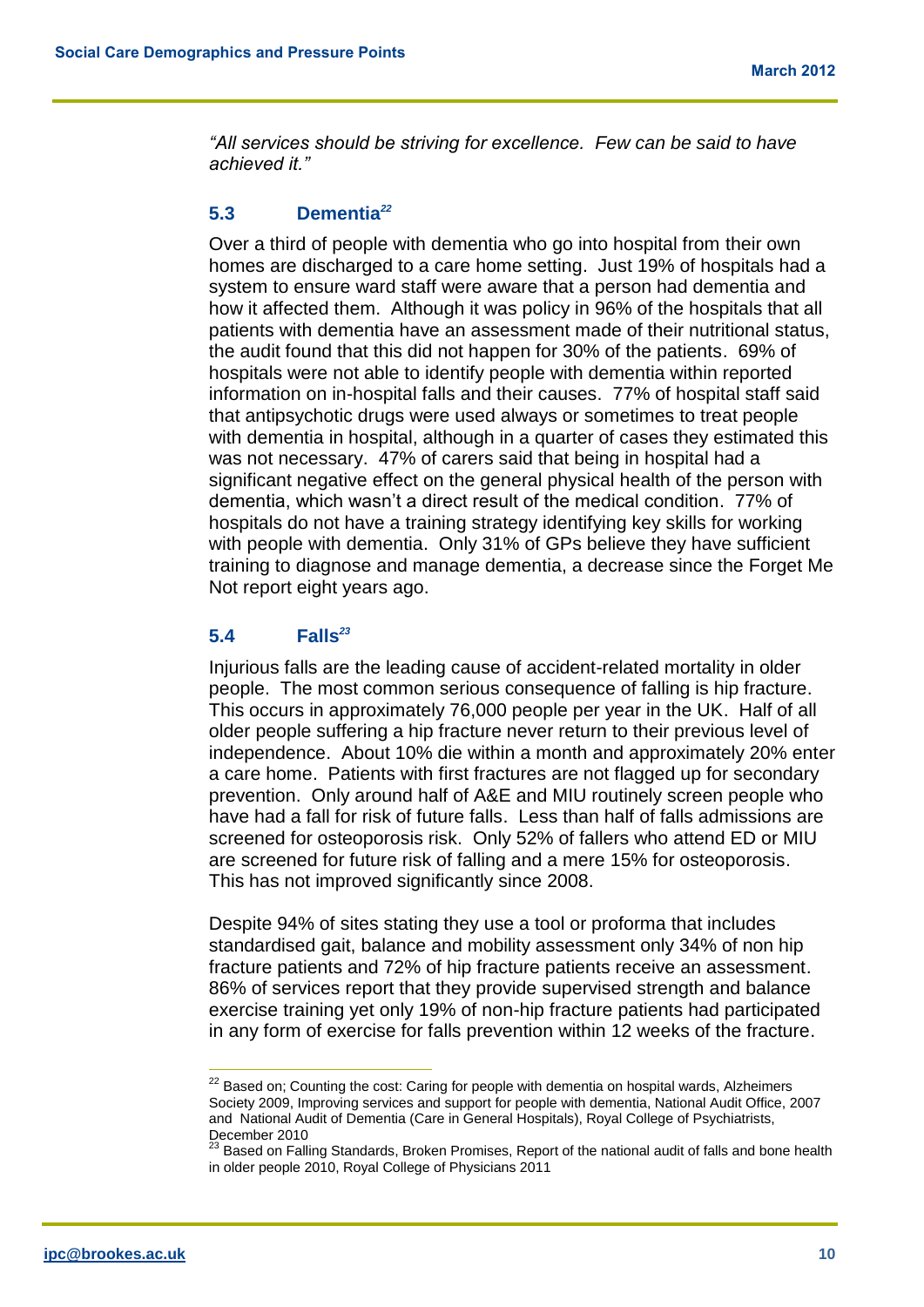Many of the exercise programmes being provided are not evidence based. Care home residents are a high-risk population for falls fractures, but often have less access to preventative services than community-dwelling older people. In the clinical audit, care homes were the usual place of residence in 10% of non-hip fractures and 22% of hip fractures, although they only make up 4.5% of the population.

#### **5.5 Dignity and Nutrition**

In 2011 CQC undertook 100 unannounced inspections of NHS acute hospitals to look at the quality of care in 2 specific areas – promotion of dignity and nutrition for older people. The findings were that around half of the hospitals needed to do more to ensure that they were meeting people's needs – with 20 of the hospitals visited failing to meet essential standards required by law. Only 45 hospitals were compliant – fully meeting the essential standards relating to both dignity and nutrition. 35 partially met both standards but still needed to make improvements in one or both.

#### **5.6 Social care**

In social care it is well recognised that a "*thriving social care market with a*  range of providers" is needed<sup>24</sup>. However there are concerns about how this will be achieved<sup>25</sup>. With 79% of councils having frozen or reduced fees in  $2011-12^{26}$ , how services are best delivered within the limited resources available continues to be a cause for concern. Wages are low for many direct care staff, $27$  and some residential services struggle to meet quality standards. The collapse of Southern Cross and abuse of residents within services run by Castlebeck Ltd in 2011<sup>28</sup> are just two examples of serious concerns about the capacity of the market to meet demand and deliver sustainable quality residential services.

This concern has been matched by concern about the quality of home care services from the Equality and Human Rights Commission<sup>29</sup> which found that

 $\overline{\phantom{a}}$ <sup>24</sup>David Behan "Questions and answers from webchat with David Behan and Imelda Redmond, 18 October 2011: Caring for our future" last accessed 16th November 2011 at [http://davidbehan.dh.gov.uk/files/2011/11/Q-and-A-from-webchat-with-David-Behan-and-Imelda-](http://davidbehan.dh.gov.uk/files/2011/11/Q-and-A-from-webchat-with-David-Behan-and-Imelda-Redmond_F%E2%80%A6.pdf)[Redmond\\_F%E2%80%A6.pdf](http://davidbehan.dh.gov.uk/files/2011/11/Q-and-A-from-webchat-with-David-Behan-and-Imelda-Redmond_F%E2%80%A6.pdf)

<sup>&</sup>lt;sup>25</sup> Wilkins Kennedy (2011) Press release: Number of care homes going bust doubles over last year note that the number of care home companies increased from 35 in 2009/10 to 73 in 2010/11. Last accessed on 16th November 2011 at http://www.wilkinskennedy.com/news-and-press/pressreleases/number-of-care-homes-going-bust-doubles-over-last-year

<sup>&</sup>lt;sup>26</sup> ADASS (2011) ADASS Budget Survey 2011

<sup>27</sup> Low Pay Commission (2011) Low Pay Commission Report on National Minimum Wage 2011. Last accessed 21 November 2011 at

http://www.lowpay.gov.uk/lowpay/report/pdf/Revised\_Report\_PDF\_with\_April\_date.PDF  $^{28}$  Most notably at Winterbourne View in South Gloucestershire in 2011

<sup>29</sup> Equality and Human Rights Commission (2011) Close to Home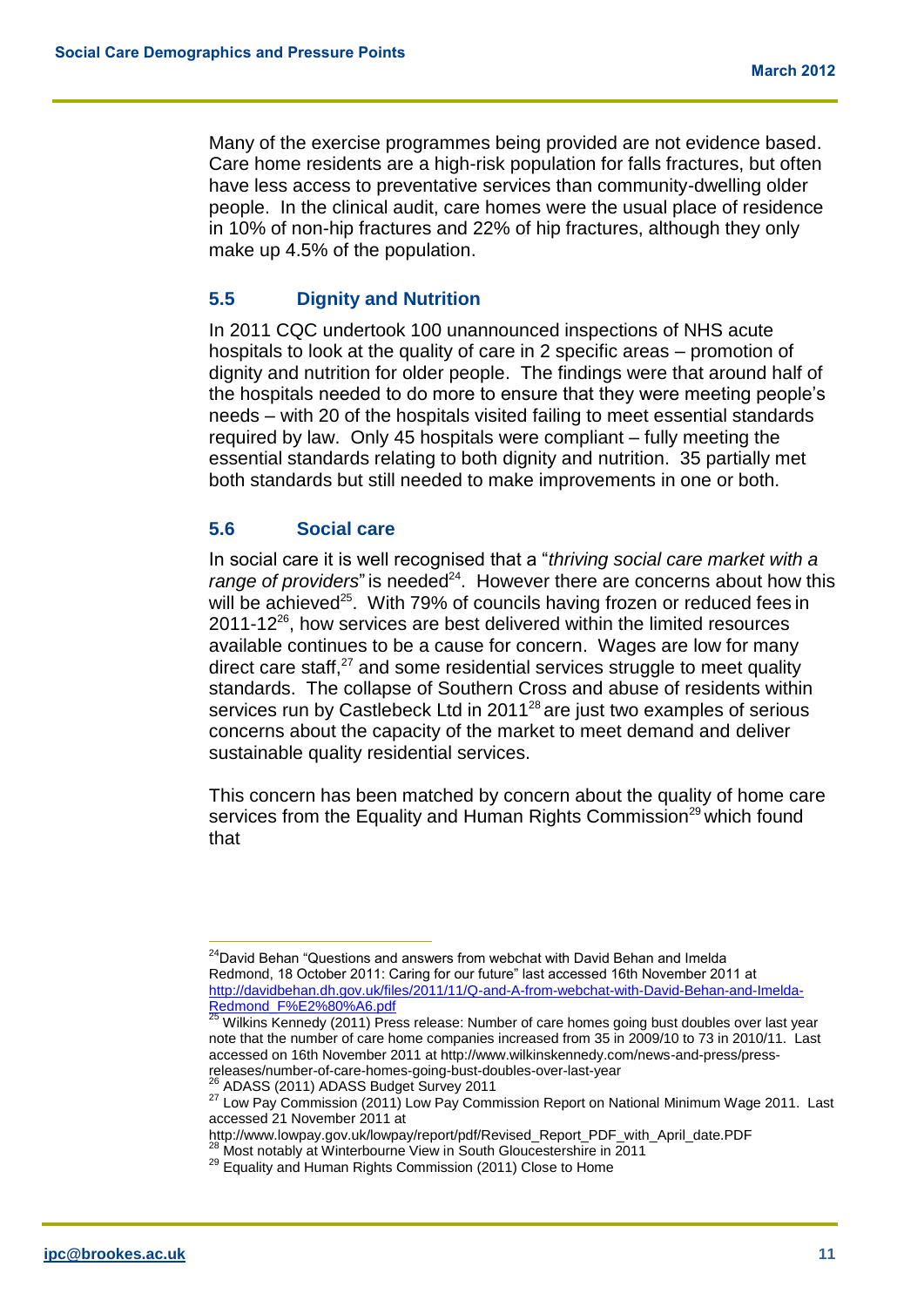*"for too many this care delivered behind closed doors is not supporting the dignity, autonomy and family life which their human rights should guarantee".*

#### **5.7 Summary**

So, we have a picture of huge investment in health over the last decades, not necessarily resulting in improvements in health care practice or outcomes for older people. Social care services meanwhile have had some investment, but rather less than the NHS, and both have experienced significant additional demand due to demographic changes. The services provided by the voluntary and community sectors, while much appreciated, often have a limited evidence base, are piecemeal and do not always focus on supporting people who would otherwise need health or social care. Although many older people obviously do get a very good level of care and support, and many professionals provide a valuable and much appreciated service, it would nevertheless appear clear from the above that there is some way to go before our health and care services can be said to be entirely successful in helping people to recover effectively from illness and to live well to their community.

The result is greater demand for acute and substitute care services. Given the recent end to the huge increases in health and social care spending over the last decade, and the likely ongoing reduction in resources to the public sector in the next few years, perhaps it is time to ask again whether the configuration of current services and the distribution of resources is really going to promote a healthy old age and the avoidance of hospital, or whether the balance of services needs to shift further towards preventing illness and ill health in the community. Without this shift then it seems likely that acute health service demand will continue to grow, further undermining the ability of that sector to respond effectively to those with greatest needs.

Any changes would need to be evidence-based and carefully implemented. Attempts in the past to deliver a significant reduction in acute sector demand through community based early intervention services have been well intentioned but ultimately have had limited impact. For example the Department of Health's three year Partnerships for Older People Programme, whilst initially reporting success<sup>30</sup> has subsequently been shown not to have delivered the health benefits it was strongly suggested could be achieved<sup>31</sup>.

There has also often been an assumption that prevention is an 'add on' or an 'additional service'. Consequently, developing preventative services can often be seen to increase costs rather than diminish them as they run

<sup>&</sup>lt;sup>30</sup> PSSRU (2009) National Evaluation of Partnerships for Older People Projects Final Report 31 Adam Steventon, Martin Bardsley, John Billings, Theo Georghiou and Geraint Lewis, Nuffield Trust (2011) An evaluation of the impact of community-based interventions on hospital use: A case study of eight Partnership for Older People Projects (POPP)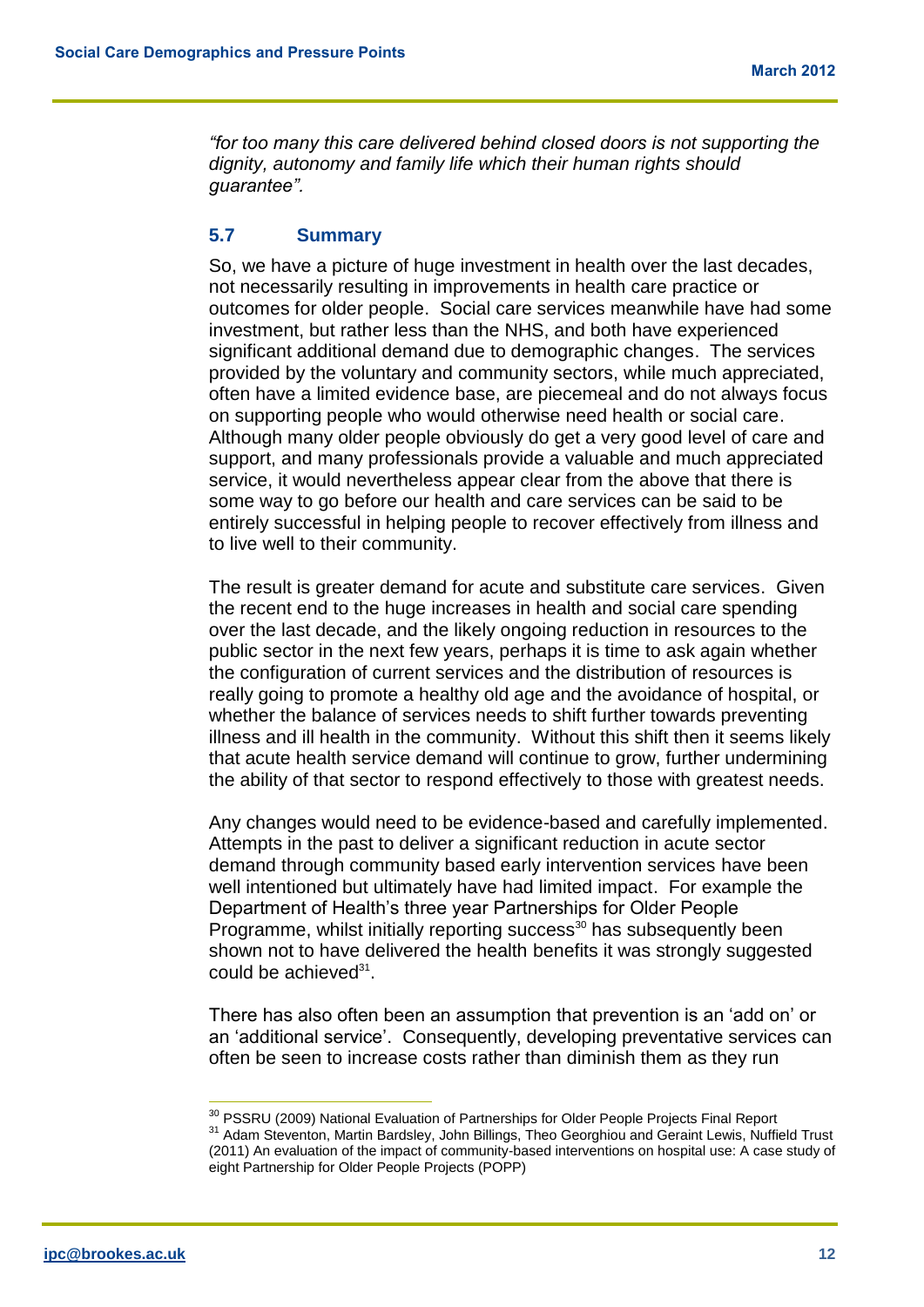alongside the interventions they are supposed to replace. As a result preventative interventions get developed as pilots or experiments rather than as main stream provision, have limited impact and are eventually abandoned as

## **6 What is Needed?**

Reconfiguring services across the health, social care and wellbeing system requires a whole perspective and a willingness to address service boundaries and professional interests which have built up over many years. Policy makers, planners and commissioners will need to redesign services locally, working with and for a population of older people who will be more demanding and who will have more direct control than their parents before them. The Association of Directors of Adult Social Services (ADASS) recognised this in 2012 when they produced 'The Case for Tomorrow', their policy discussion document about the future of services for older people. They summarise the combined agenda as comprising 8 key elements $^{32}$ .

| <b>Effective prevention</b><br>in supportive<br>communities which<br>promote good health,<br>wellbeing and<br>involvement. | <b>Community health</b><br>and care services<br>working together to<br>aid recovery and<br>provide ongoing<br>support to reduce the<br>need for acute care. | A range of different<br>types of housing<br>which allows people to<br>remain at home as<br>long as they wish. |
|----------------------------------------------------------------------------------------------------------------------------|-------------------------------------------------------------------------------------------------------------------------------------------------------------|---------------------------------------------------------------------------------------------------------------|
| <b>Good quality</b><br>information and<br>advice and<br>straightforward access<br>to health, care and<br>support services. | <b>The Case for</b><br><b>Tomorrow</b>                                                                                                                      | <b>Better recognition</b><br>and support for<br>carers, particularly for<br>older carers.                     |
| Safe, good quality<br>services from reliable<br>and skilled people.                                                        | <b>Real choice and</b><br><b>control</b> over services<br>which are fairly priced<br>and affordable.                                                        | <b>Services which are</b><br>effective, efficient<br>and accessible when<br>and where needed.                 |

This seems a pretty comprehensive summary of the agenda facing all agencies concerned with the health, social care and wellbeing of older people, and one which policy makers, planners and commissioners will need to take a serious look at in years to come. ADASS also suggests that

 $32$  ADASS (2012) The Case for Tomorrow, A discussion document on the future of services for older people